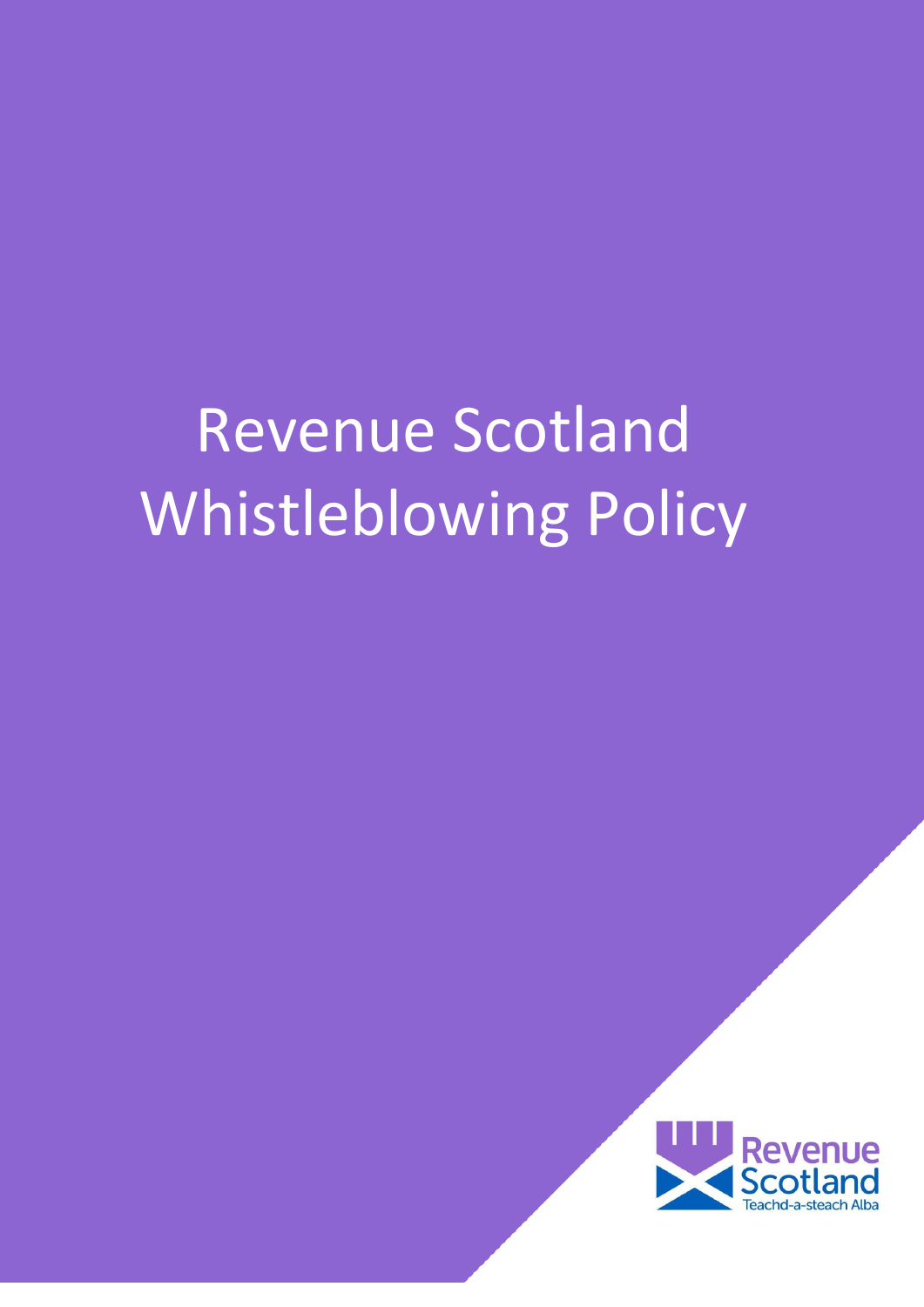

# Table of Contents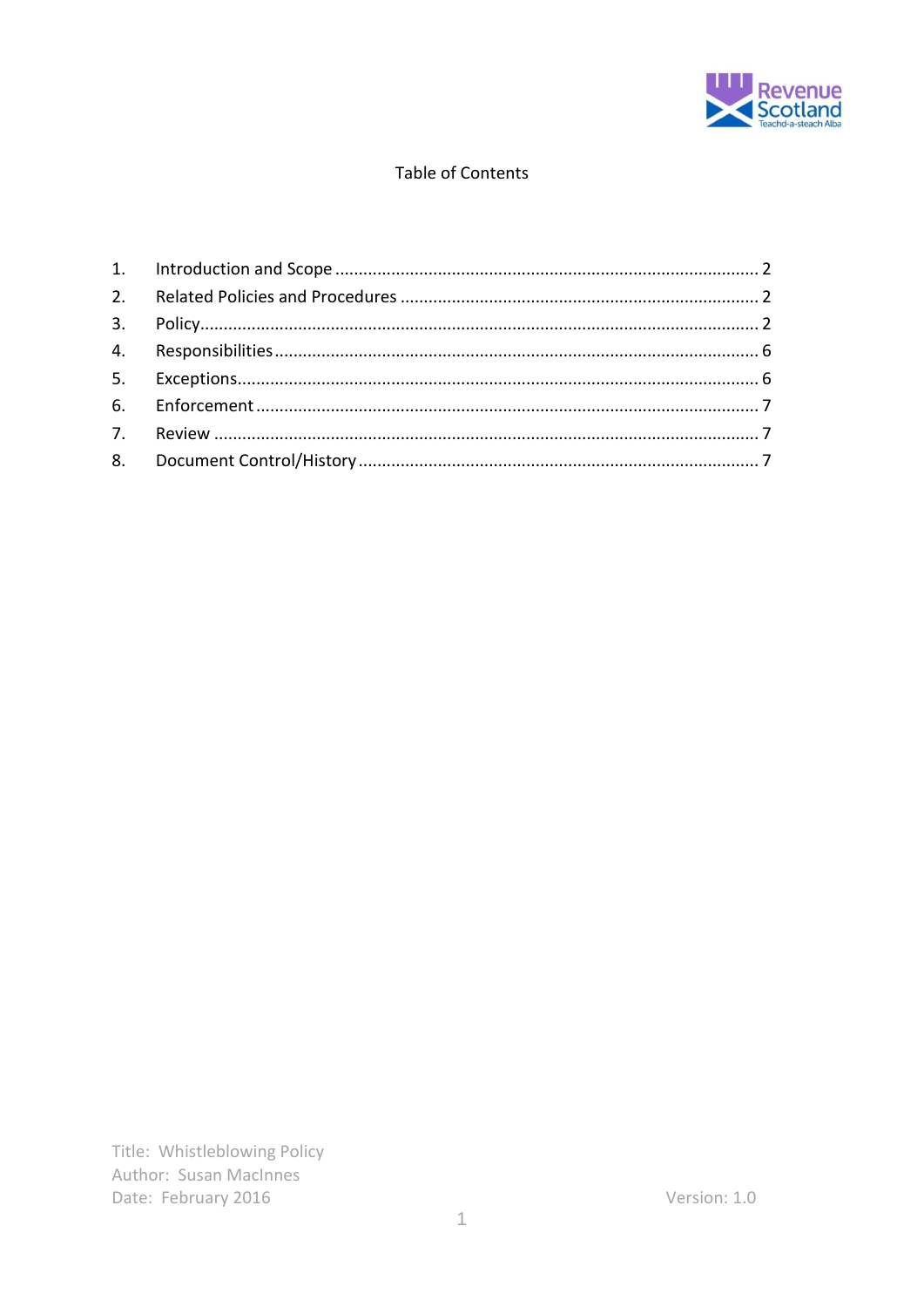

#### <span id="page-2-0"></span>**1. Introduction and Scope**

Revenue Scotland is committed to achieving the highest possible standards of service and ethical practice in its activities. For civil servants, these standards are reinforced by the [Civil Service Code.](https://www.gov.uk/government/publications/civil-service-code/the-civil-service-code) This policy document will set out how Revenue Scotland staff can report any concerns about wrongdoing and what the organisation will do to investigate these reports.

| Purpose   | To ensure that Revenue Scotland has procedures in place to<br>enable all those who work within the organisation to raise their<br>concerns about malpractice at an early stage and in the right way.                                                                                                                                                          |  |  |
|-----------|---------------------------------------------------------------------------------------------------------------------------------------------------------------------------------------------------------------------------------------------------------------------------------------------------------------------------------------------------------------|--|--|
| Scope     | Revenue Scotland employees, including temporary staff, and<br>delegates carrying out functions on behalf of Revenue Scotland.<br>This Policy does not apply to matters relating to an employee's<br>own employment, for which reference should be made to the<br>Grievance Procedure in terms of their contract of employment or<br>other relevant procedure. |  |  |
| Related   | <b>The Civil Service Code</b>                                                                                                                                                                                                                                                                                                                                 |  |  |
| Documents | <b>GOV.UK Whistleblowing Guide</b>                                                                                                                                                                                                                                                                                                                            |  |  |
|           | <b>GOV.UK Whistleblowing: list of prescribed people and bodies</b>                                                                                                                                                                                                                                                                                            |  |  |
|           | Revenue Scotland Counter-Fraud Policy                                                                                                                                                                                                                                                                                                                         |  |  |

#### <span id="page-2-1"></span>**2. Related Policies and Procedures**

All related policies and procedures are available on-line for Revenue Scotland staff and applicable third parties and business partners.

The current policy or procedure is the on-line copy.

Any subject area mentioned in this policy for which you cannot find an on-line policy or supporting procedure should be brought to the attention of the Revenue Scotland Senior Information Risk Owner.

#### <span id="page-2-2"></span>**3. Policy**

#### **Overview**

The [Public Interest Disclosure Act 1998](http://www.legislation.gov.uk/ukpga/1998/23/contents) enables staff who 'blow the whistle' about any of the instances of wrongdoing set out in the Act to complain to an employment tribunal if they suffer any form of detriment for doing so, or in the case of a dismissal.

Alongside the provisions of the Public Interest Disclosure Act 1998, employees have the protections set out in [the Civil Service Code.](https://www.gov.uk/government/publications/civil-service-code/the-civil-service-code)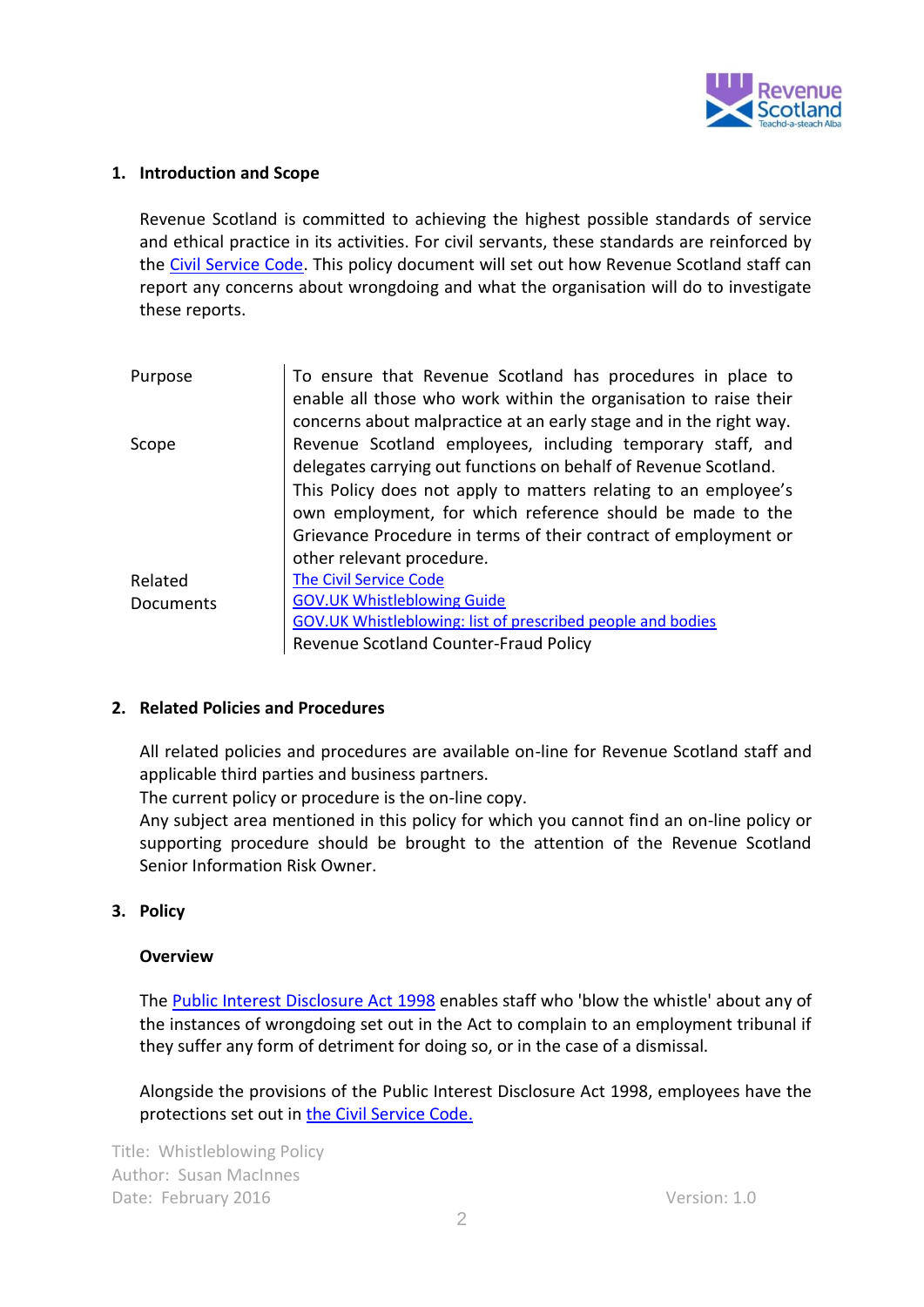

#### **What is whistleblowing?**

Whistleblowing is when an employee suspects wrongdoing at work. To qualify for protection under the Public Interest Disclosure Act 1998, two criteria must be satisfied:

- the type of information being disclosed must fall within the specified criteria below;
	- and;
- the manner in which the disclosure is made, and whom it is made to must fall within the specified criteria below.

# **What Protection does the Public Interest Disclosure Act provide?**

The legislation does **not** introduce a general protection for whistleblowers in all circumstances. A disclosure will qualify for protection if you reasonably believe it tends to show that one or more of the following specified criteria has occurred, is occurring or is likely to occur:

- a criminal offence
- a failure to comply with a legal obligation
- a miscarriage of justice
- the endangering of an individual's health and safety
- damage to the environment
- deliberate concealment of information tending to show any of the above.

It is important to understand that if, by making a disclosure you would commit a criminal offence (e.g. under the Official Secrets Acts or the Revenue Scotland and Tax Powers Act), that disclosure will not be a qualifying disclosure under the Act.

#### **When are disclosures protected?**

You qualify for protection under the Act if your disclosure is a qualifying disclosure (i.e. under one of the headings listed above), and is made:

- in good faith to Revenue Scotland
- in good faith, where you reasonably believe that the relevant failure relates solely or mainly to the conduct of a person other than your employer or where the matter is one which your employer does not have legal responsibility for, to that other person;
- to a legal adviser in the course of obtaining legal advice;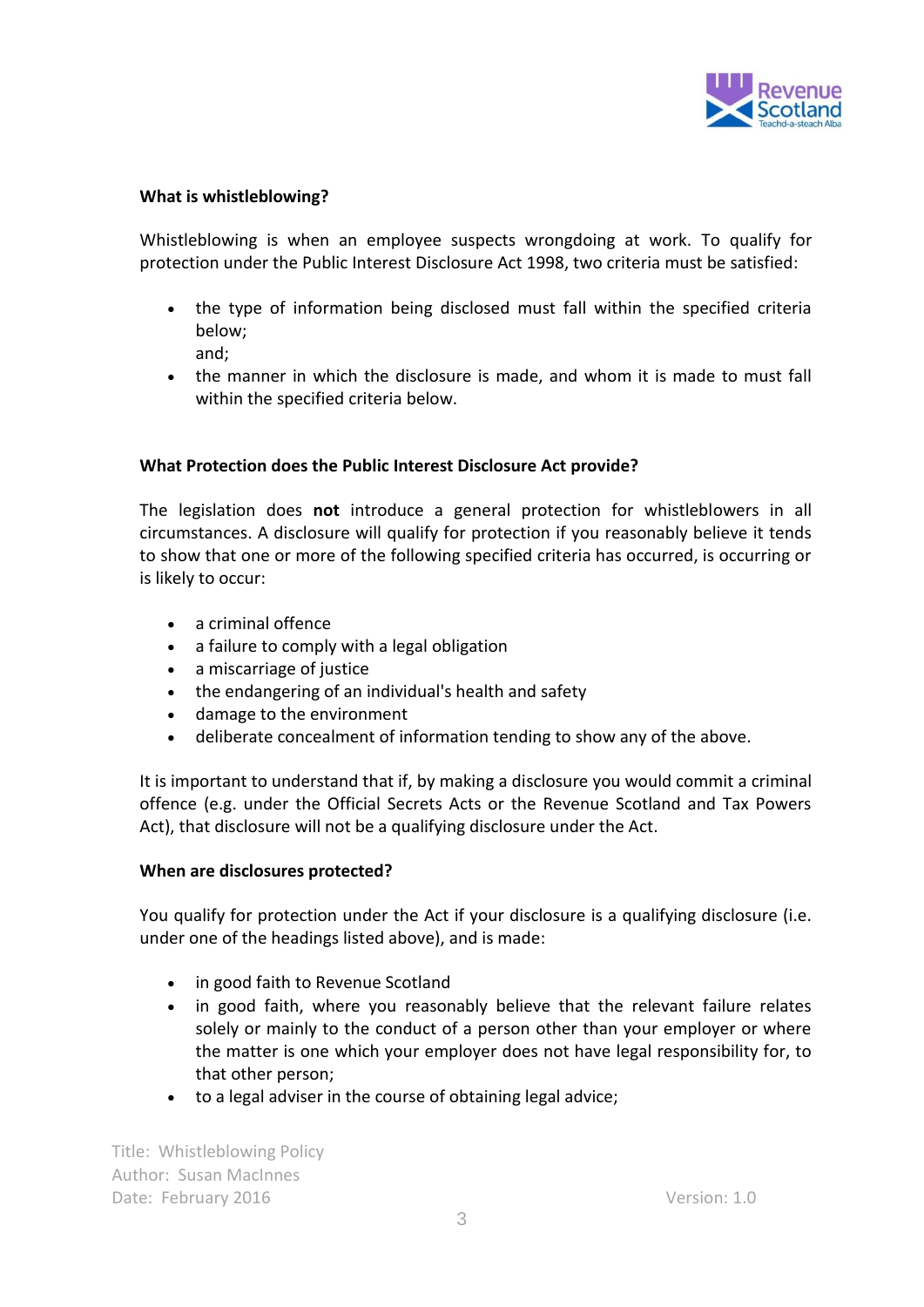

- in good faith to a Government Minister by a worker employed in a Governmentappointed organisation such as a non-departmental public body like Revenue Scotland;
- to a person or body prescribed by the Secretary of State (e.g. in Statutory Instrument 1999 No 1549) ('a prescribed person'), e.g. the Health and Safety Executive.

In the last case you must make the disclosure in good faith and reasonably believe that the information and any allegation in it are substantially true. In addition you must reasonably believe that the matter falls within the description of matters for which the person has been prescribed.

Qualifying disclosures will also be protected if they are made other than described in paragraph 3 above, provided that the individual makes the disclosure in good faith, reasonably believes that the information and any allegation contained in it are substantially true, and does not act for personal gain. One or more of the following conditions must also apply:

- the individual reasonably believed that he or she would be victimised if he or she had made the disclosure to the employer or to a prescribed person;
- there was no prescribed person and the individual reasonably believed that disclosure to the employer would result in the destruction or concealment of evidence;
- the individual had already disclosed substantially the same information to the employer or a prescribed person.

It must also be reasonable for the individual to make the disclosure. In deciding the reasonableness of the disclosure, an employment tribunal will consider all the circumstances. This will include:

- the identity of the person to whom the disclosure was made,
- the seriousness of the concern,
- whether the failure is continuing or likely to occur,
- whether the disclosure breached a duty of confidentiality which the employer owed a third party,
- what action has been taken or might reasonably be expected to have been taken if the disclosure was previously made to the employer or a prescribed person,
- whether the worker complied with any approved internal procedures if the disclosure was previously made to the employer.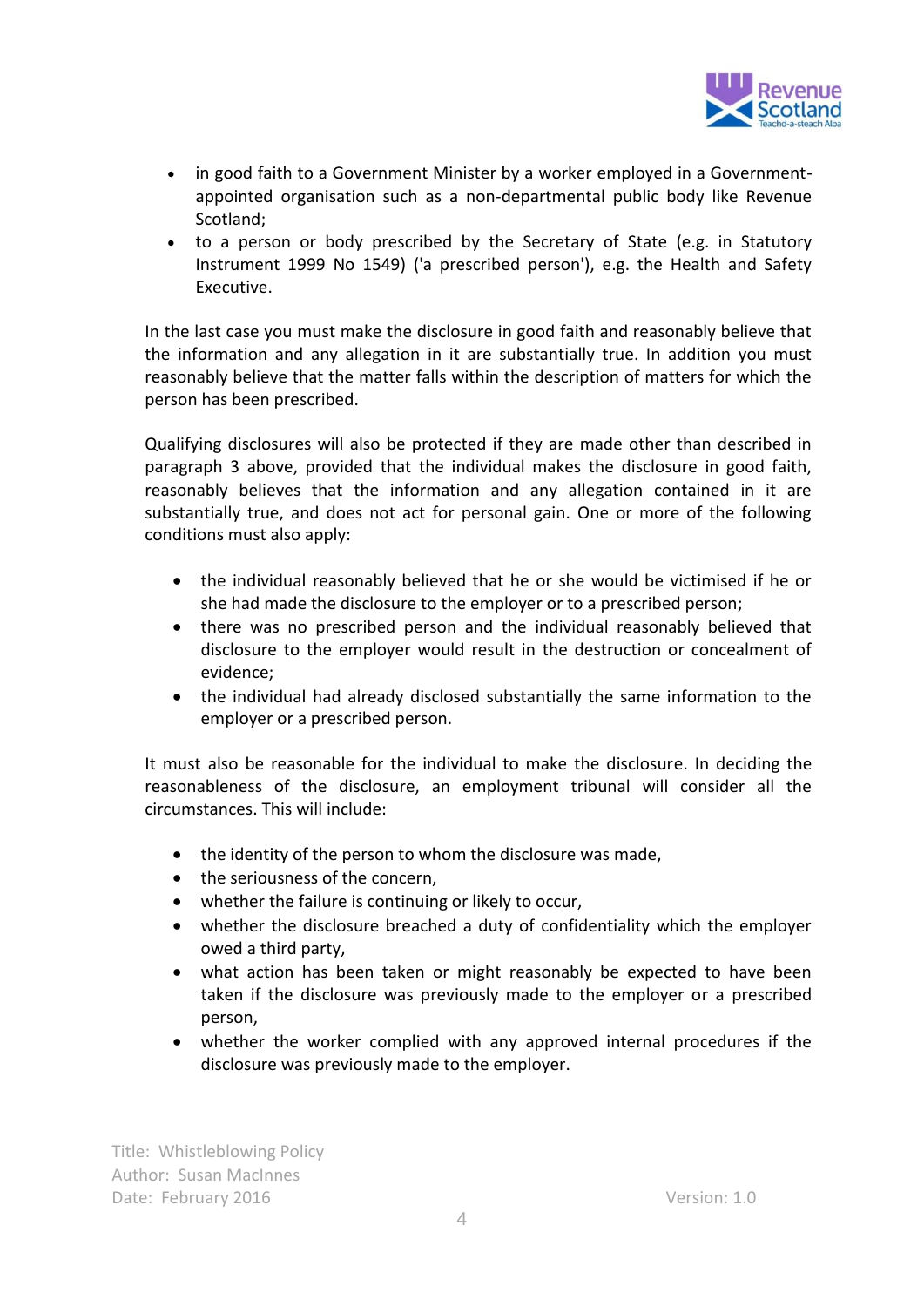

A disclosure about an "exceptionally serious" failure made other than described in paragraph 3, will be protected if the individual makes the disclosure in good faith, reasonably believes the information disclosed and any allegation contained in it are substantially true and does not act for personal gain - provided that it is reasonable for the individual to make the disclosure, having regard, in particular, to the identity of the person to whom the disclosure is made. It will be for the employment tribunals to consider whether any particular failure is "exceptionally serious"; this is a matter of fact, not just an individual's personal belief.

# **What should I do if I become aware of wrongdoing?**

- If you have a concern about wrongdoing or a breach of the Civil Service Code, in the first instance you should normally report the matter, to your immediate line manager. If you feel unable to raise the matter with your manager, you should contact another line manager or a senior member in the management chain.
- If this does not resolve the issue, or if there is a good reason for not raising a concern within the line management chain, the matter should then be reported to Revenue Scotland's Chief Executive Officer (acting as the Revenue Scotland Nominated Officer for the purposes of this policy) who will investigate your concerns and let you know what action should be taken.
- If you believe that the response from Revenue Scotland's Nominated Officer does not represent a reasonable response to your concerns, you may report the matter to the Chair of the Board of Revenue Scotland.
- If you have a particularly serious and urgent concern, which cannot be raised via the management chain or Nominated Officer, you should report the matter to the Chair of the Board of Revenue Scotland.
- If you believe that the response from the Chair of the Board of Revenue Scotland does not represent a reasonable response to your concerns, you may report the matter to the Civil Service Commission.
- If there is a good reason why your concern cannot be raised within Revenue Scotland, you may report the matter directly to the Civil Service Commission.

It is for you to decide what action to take, taking account of the provisions of the Act and of the Civil Service Code. It is preferable - **and this is at the heart of the Public Interest Disclosure Act** - to raise the matter internally if appropriate and practical. In order to safeguard the interests of both the organisation and its workforce, it is important to air these issues and concerns in this way. If you are in any doubt you should speak in confidence to the Nominated Officer.

You should also use these procedures if you wish to make any other disclosure not covered by the 1998 Act.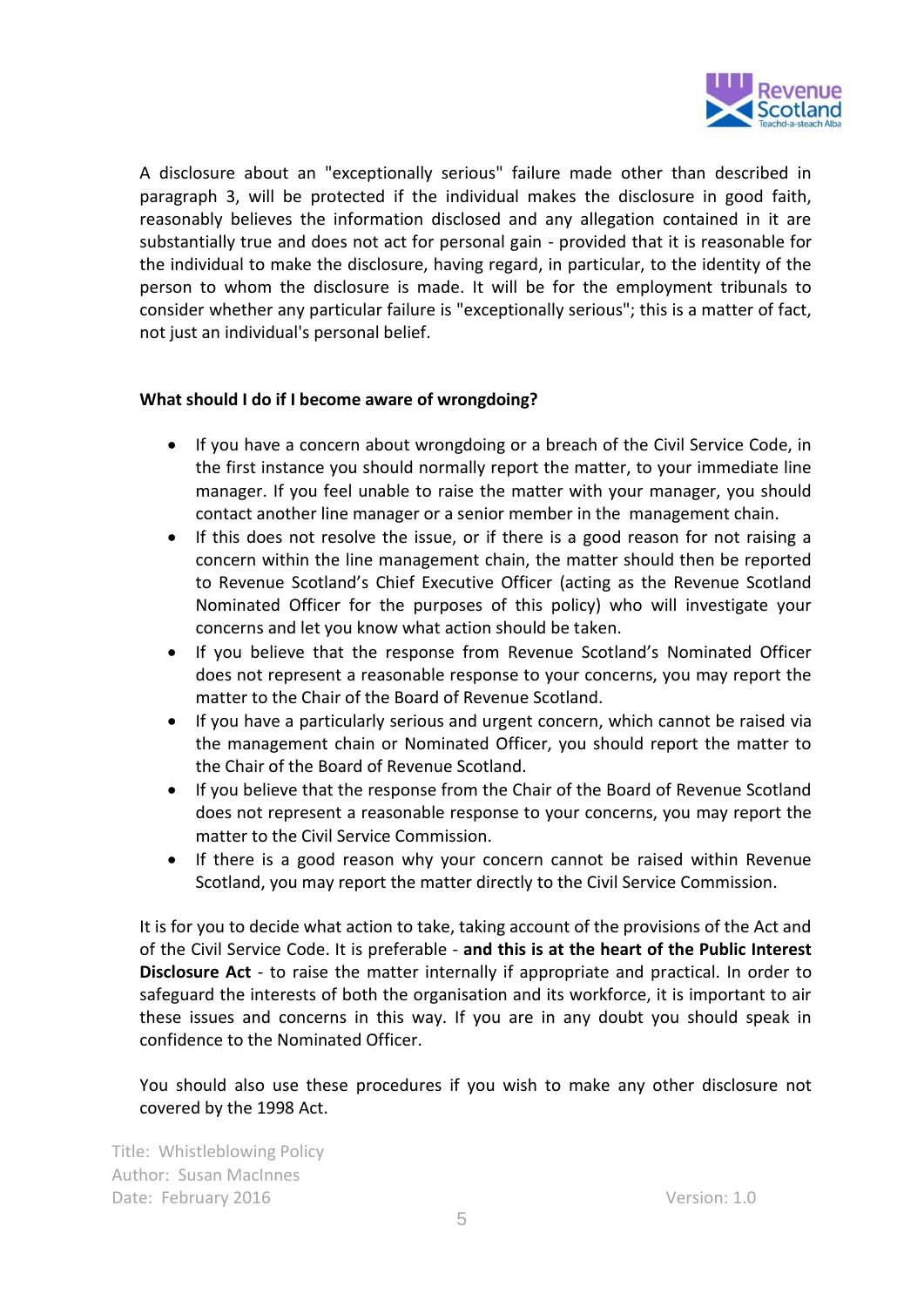

# **Confidentiality**

All concerns will be treated in confidence as far as possible, and every effort will be made not to reveal your identity if you so wish. However you may need to come forward as a witness.

You are encouraged to put your name to your concern whenever possible. Please note that employees must:

- believe the disclosure of information is in the public interest
- believe it to be substantially true
- not act maliciously or make false allegations
- not seek any personal gain

#### **Where can I get independent advice?**

If you would like independent advice at any stage, you can speak to your union, if applicable, or contact the independent charity Public Concern at Work for confidential advice on 020 7404 6609 or at [helpline@pcaw.org.uk.](mailto:helpline@pcaw.org.uk) Alternatively, visit their website at [www.pcaw.org.uk.](http://www.pcaw.org.uk/)

# <span id="page-6-0"></span>**4. Responsibilities**

| <b>Role</b>                              |                               |        | <b>Responsibility</b>                                                                                                                               |  |  |
|------------------------------------------|-------------------------------|--------|-----------------------------------------------------------------------------------------------------------------------------------------------------|--|--|
| Revenue<br><b>Information Risk Owner</b> | Scotland                      | Senior | Ensure that staff are aware of the process set out in<br>this policy for reporting and responding to<br>whistleblowing.                             |  |  |
| Line Managers                            |                               |        | Ensure that the policy is known and understood by<br>all staff and that action is taken in line with the<br>policy if necessary.                    |  |  |
| Nominated Officer                        |                               |        | Follow the principles set out in this policy and act as                                                                                             |  |  |
| (Chief Executive Officer)                |                               |        | an impartial intermediary between any individual<br>raising a concern and other parties.                                                            |  |  |
| Board                                    | Chair of the Revenue Scotland |        | Follow the principles set out in this policy and act as<br>an impartial intermediary between any individual<br>raising a concern and other parties. |  |  |

#### <span id="page-6-1"></span>**5. Exceptions**

#### There are no exceptions to this policy.